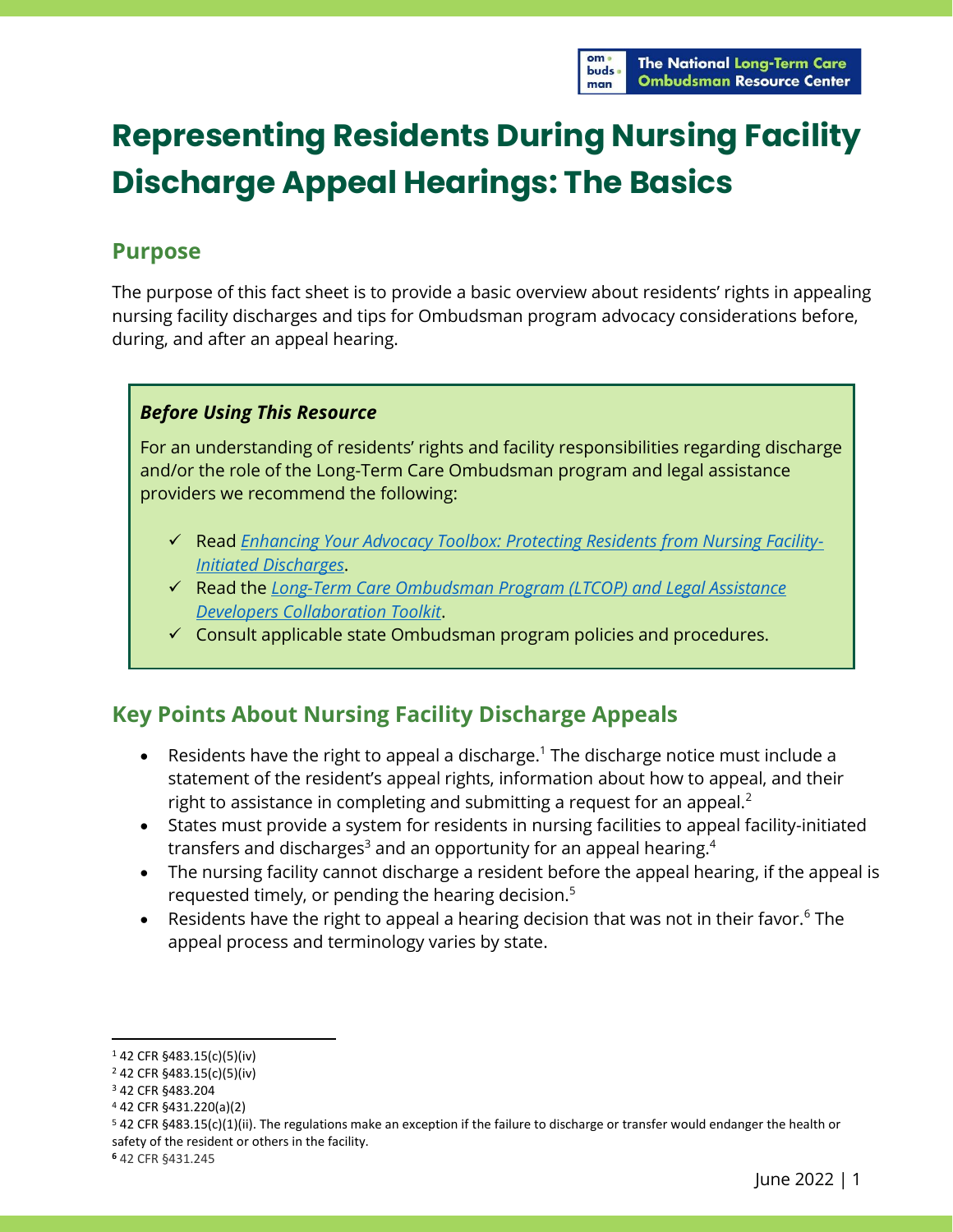# **Who Can Represent a Resident at the Discharge Hearing?**

Residents have the right to represent themselves in a hearing or seek representation by:<sup>7</sup>

- An attorney
- A relative or friend
- Another spokesperson, including an Ombudsman program representative

Residents have a right to legal representation during the hearing, but an attorney is not required or automatically afforded to the resident.

If the resident is working with an attorney, the Ombudsman representative may seek permission from the resident to coordinate with the attorney during the hearing process and be part of the resident's advocacy team. If the resident does not have an attorney, there are several legal entities that may represent residents who have received a notice of discharge.<sup>8</sup>

Per the Older Americans Act, the Ombudsman program shall "represent the interests of the residents before governmental agencies and seek administrative, legal, and other remedies to protect the health, safety, welfare, and rights of the residents."<sup>9</sup> Therefore, if no legal representation is available to the resident, the Ombudsman program representative may represent the resident in an administrative hearing (with resident consent). $^{\rm 10}$ 

# **Advocacy Considerations for Appeal Hearings**

#### **Questions to Consider Prior to the Hearing**

- Can the resident attend the hearing in person?
- If the hearing is held in person, is the location accessible to the resident?
- If the hearing is held via phone, does the resident have difficulty hearing?
- Is there a video conference option?
- Does the resident need any assistance with language or communication barriers during the hearing?
- Are there witnesses that could be called to strengthen the resident's case?

#### **Action Steps Prior to the Hearing**

- Explain the process to the resident in a factual and realistic manner and in a way the resident can understand.
- Gather facts to support the resident's case as well as information that the provider might use.
- Review documents such as:

<sup>7</sup> 42 CFR §431.206(b)(3)

<sup>8</sup> Refer to this resource for descriptions of available nonprofit legal services [https://ltcombudsman.org/omb\\_support/pm/collaboration/legal-assistance-developers-toolkit](https://ltcombudsman.org/omb_support/pm/collaboration/legal-assistance-developers-toolkit)

<sup>9</sup> Older Americans Act Section 712 (a)(3)(e)

<sup>&</sup>lt;sup>10</sup> States vary in procedures for Ombudsman program representation. If you are unsure about your role in hearings, review your state program policies and procedures and consult your supervisor and/or State Ombudsman.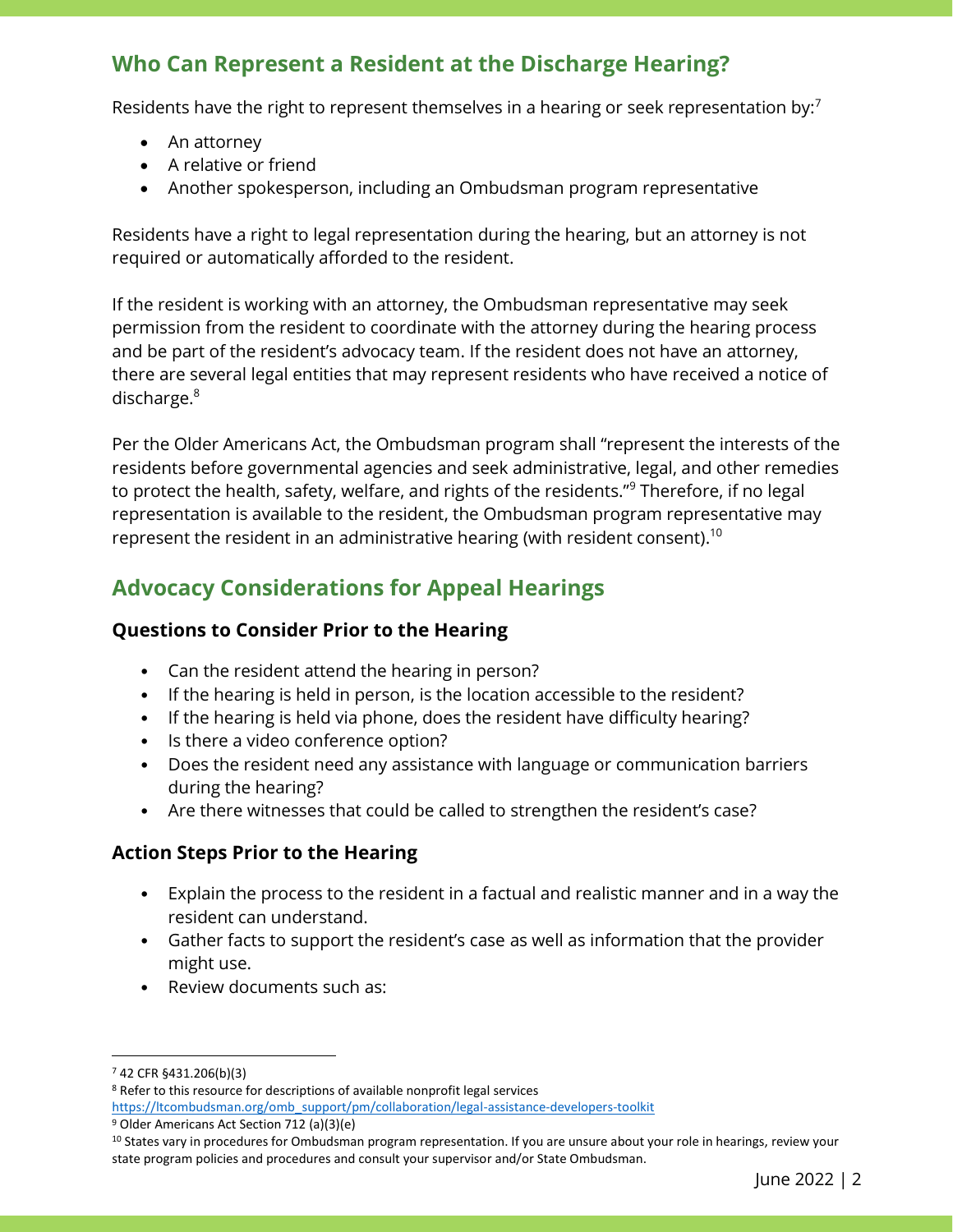- o The discharge notice to identify problems with procedure or the discharge notice content.
- o Relevant regulatory sources (e.g., federal nursing facility regulations, CMS State Operations Manual Appendix PP, the Critical Element Pathways, and examples of deficiency citations) to identify transfer/discharge and other pertinent requirements that were not met.
- o The resident's medical record to identify any issues with the facility's discharge process, documentation, or the reason for discharge. For example, check to see if the documentation met regulations as required in 42 CFR §483.15(c)(2).
- o Documents the facility will use at the hearing.
- o Examples of hearings where residents prevailed.
- Determine if witnesses will be called and, if so, prepare the witnesses by sharing the questions you will ask during the hearing and questions the provider might ask.
- Consult with the Ombudsman program legal counsel or someone experienced with appeal hearings.
- If the individual presiding over the hearing is known, check with other Ombudsman representatives about how that hearing officer handles hearings and any tips for advocacy.
- Prepare a memo to submit at the hearing that fully articulates the arguments supporting the resident's case. The memo is helpful in case you are not able to address all important points during the hearing and it lays the groundwork for any future appeal.
- Prepare enough copies of documents you will use so that the provider and hearing officer will have copies.
- Ensure all facts you want to present during the hearing are ready to submit verbally or in writing.

### **During the Hearing**

Your role representing a resident in a hearing is the same as other Ombudsman program duties – as an advocate. During the hearing, you will present the case and speak on behalf of the resident and/or encourage the resident to speak on their own behalf. While there are some tasks during the hearing that Ombudsman program representatives do not regularly do, such as cross-examine witnesses, you are experienced in asking questions and presenting facts, pointing out regulations, and presenting the resident's perspective.

#### *Federal Regulations Pertaining to Procedures of Fair Hearings*

All hearings must be conducted at a "reasonable time, date, and place" and only after "adequate written notice of the hearing" and by an impartial official or another individual who has not been directly involved with the notice of discharge. A hearing officer may request to have an impartial medical assessment of the resident conducted at the state Medicaid agency's expense.<sup>11</sup>

<sup>11</sup> 42 CFR §431.240